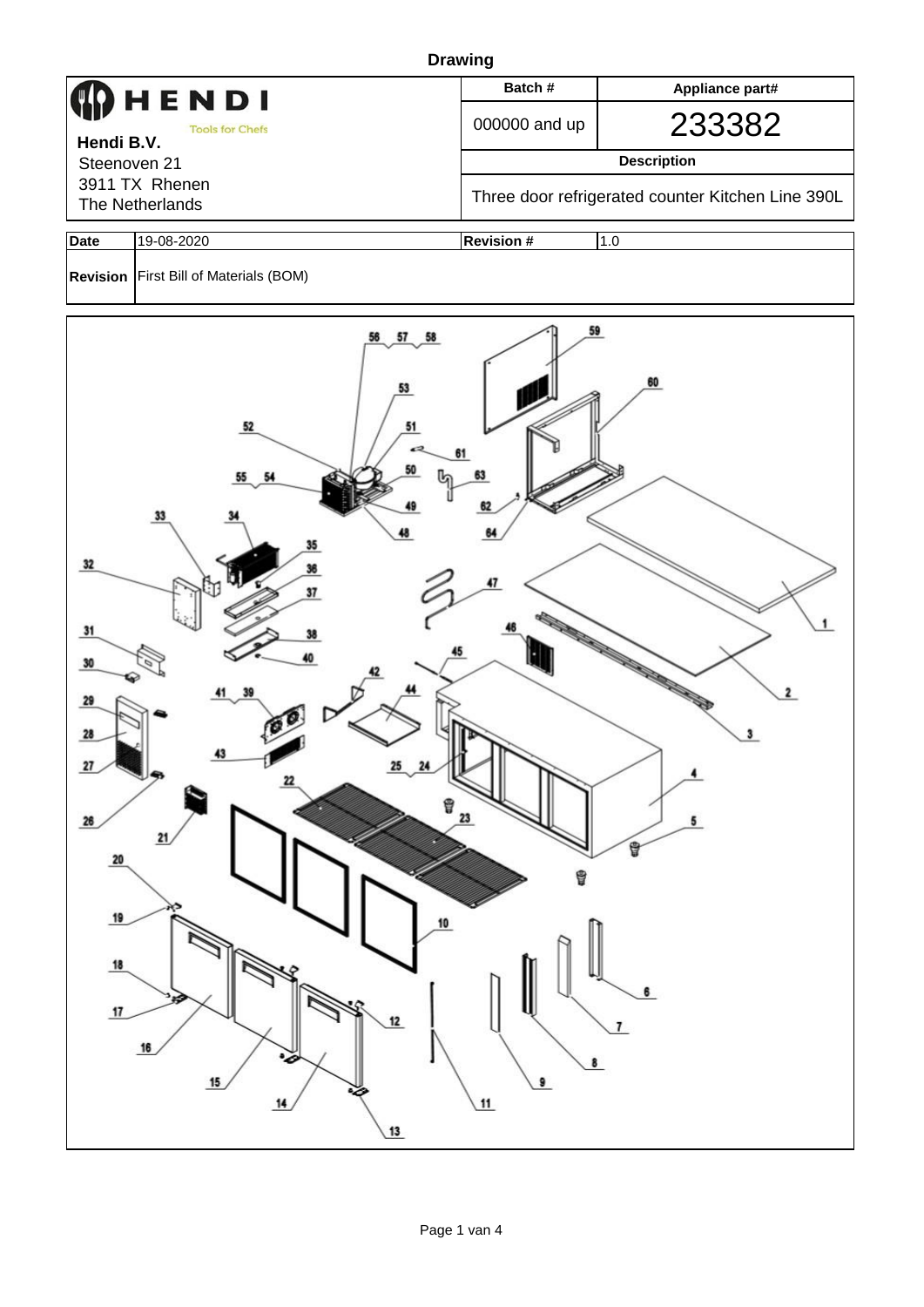| IENDI<br><b>Tools for Chefs</b><br>Hendi B.V.<br>Steenoven 21 |                                                        |                                                   | Batch#            | Appliance part# |                |  |  |  |  |
|---------------------------------------------------------------|--------------------------------------------------------|---------------------------------------------------|-------------------|-----------------|----------------|--|--|--|--|
|                                                               |                                                        |                                                   | 000000 and up     | 233382          |                |  |  |  |  |
|                                                               |                                                        | <b>Description</b>                                |                   |                 |                |  |  |  |  |
|                                                               | 3911 TX Rhenen                                         |                                                   |                   |                 |                |  |  |  |  |
|                                                               | The Netherlands                                        | Three door refrigerated counter Kitchen Line 390L |                   |                 |                |  |  |  |  |
| Date                                                          | 19-08-2020                                             | <b>Revision #</b>                                 |                   | 1.0             |                |  |  |  |  |
|                                                               | <b>Revision First Bill of Materials (BOM)</b>          |                                                   |                   |                 |                |  |  |  |  |
| Item                                                          | <b>Description</b>                                     | Part#                                             | Quantity          | Remark          | <b>Picture</b> |  |  |  |  |
| 1                                                             | Top surface                                            | n/a                                               |                   |                 |                |  |  |  |  |
| $\overline{2}$                                                | Top cover                                              | n/a                                               | $\mathbf{1}$      |                 |                |  |  |  |  |
| 3                                                             | <b>Bracket</b>                                         | n/a                                               | 1                 |                 |                |  |  |  |  |
| 4<br>5                                                        | Frame<br>Feet                                          | n/a<br>941072                                     | 1<br>4            |                 |                |  |  |  |  |
| 6                                                             | Housing pilar cover (back)                             | n/a                                               | $\overline{2}$    |                 |                |  |  |  |  |
| $\overline{7}$                                                | <b>Housing pilar</b>                                   | n/a                                               | 2                 |                 |                |  |  |  |  |
| 8                                                             | Housing pilar bracket                                  | n/a                                               | $\overline{2}$    |                 |                |  |  |  |  |
| 9                                                             | Housing pilar cover (front)                            | n/a                                               | $\overline{c}$    |                 |                |  |  |  |  |
| 10                                                            | Door gasket                                            | 956779                                            | 3                 |                 |                |  |  |  |  |
| 11                                                            | Plastic strip                                          | n/a                                               | 6                 |                 |                |  |  |  |  |
| 12                                                            | Door hinge (top-right)                                 | 956731                                            | 2                 |                 |                |  |  |  |  |
| 13                                                            | Door hinge (bottom-right)                              | 956748                                            | $\overline{2}$    |                 |                |  |  |  |  |
| 14                                                            | Door assembly (right)                                  | n/a                                               | 1                 |                 |                |  |  |  |  |
| 15                                                            | Door assembly (middle)                                 | n/a                                               | 1                 |                 |                |  |  |  |  |
| 16<br>17                                                      | Door assembly (left)                                   | n/a                                               | 1<br>$\mathbf{1}$ |                 |                |  |  |  |  |
| 18                                                            | Door hinge (bottom-left)<br>Door hinge sleeve (bottom) | 956762<br>n/a                                     | 3                 |                 |                |  |  |  |  |
| 19                                                            | Door hinge sleeve (top)                                | n/a                                               | 3                 |                 |                |  |  |  |  |
| $\overline{20}$                                               | Door hinge (top-left)                                  | 956755                                            | 1                 |                 |                |  |  |  |  |
| 21                                                            | Condensor filter                                       | n/a                                               | $\mathbf{1}$      |                 |                |  |  |  |  |
| 22                                                            | Shelf (left/right)                                     | 954775                                            | 2                 | (430x428mm)     |                |  |  |  |  |
| 23                                                            | Shelf (middle)                                         | 956113                                            | 1                 | (490x428mm)     |                |  |  |  |  |
| 24                                                            | Shelf clip                                             | 948385                                            | 12                |                 |                |  |  |  |  |
| $\overline{25}$                                               | Shelf clip bracket                                     | n/a                                               | 12                |                 |                |  |  |  |  |
| 26                                                            | Front panel hinge                                      | n/a                                               | $\overline{2}$    |                 |                |  |  |  |  |
| $\overline{27}$                                               | Lock                                                   | n/a                                               | 1                 |                 |                |  |  |  |  |
| 28<br>29                                                      | Front panel<br>Digital controller cover                | n/a<br>n/a                                        | 1<br>$\mathbf{1}$ |                 |                |  |  |  |  |
| 30                                                            | Digital controller                                     | 956540                                            | 1                 |                 |                |  |  |  |  |
| 31                                                            | Digital controller bracket                             | n/a                                               | 1                 |                 |                |  |  |  |  |
| 32                                                            | Insulation                                             | n/a                                               | 1                 |                 |                |  |  |  |  |
| 33                                                            | <b>Bracket</b>                                         | n/a                                               | 1                 |                 |                |  |  |  |  |
| 34                                                            | Evaporator                                             | n/a                                               | 1                 |                 |                |  |  |  |  |
| 35                                                            | Drain plug                                             | n/a                                               | 1                 |                 |                |  |  |  |  |
| 36                                                            | Water tray                                             | n/a                                               | $\mathbf{1}$      |                 |                |  |  |  |  |
| $\overline{37}$                                               | Water tray holder                                      | n/a                                               | 1                 |                 |                |  |  |  |  |
| $\overline{38}$                                               | Water tray bracket                                     | n/a                                               | 1                 |                 |                |  |  |  |  |
| 39                                                            | Evaporator fan                                         | 956298                                            | 2                 |                 |                |  |  |  |  |
| 40<br>41                                                      | Drain plug<br>Evaporator fan bracket                   | n/a<br>n/a                                        | 1<br>1            |                 |                |  |  |  |  |
| 42                                                            | Airflow bracket A                                      | n/a                                               | 1                 |                 |                |  |  |  |  |
| 43                                                            | Fan protector                                          | n/a                                               | 1                 |                 |                |  |  |  |  |
| 44                                                            | Airflow bracket B                                      | n/a                                               | 1                 |                 |                |  |  |  |  |
| 45                                                            | <b>Bracket</b>                                         | n/a                                               | $\mathbf{1}$      |                 |                |  |  |  |  |
| 46                                                            | Protective grid                                        | n/a                                               | 1                 |                 |                |  |  |  |  |
| 47                                                            | Coolant tube                                           | n/a                                               | 1                 |                 |                |  |  |  |  |
| 48                                                            | Compressor bracket                                     | n/a                                               | $\mathbf{1}$      |                 |                |  |  |  |  |
| 49                                                            | <b>Bracket</b>                                         | n/a                                               | 1                 |                 |                |  |  |  |  |
| 50                                                            | Compressor bracket                                     | n/a                                               | $\overline{2}$    |                 |                |  |  |  |  |
| 51                                                            | Compressor (HYB81MHUa)                                 | n/a                                               | 1                 |                 |                |  |  |  |  |
| 52                                                            | Coolant tube                                           | n/a                                               | $\mathbf{1}$      |                 |                |  |  |  |  |
| 53<br>54                                                      | Coolant tube<br>Condensor                              | n/a                                               | 1                 |                 |                |  |  |  |  |
|                                                               |                                                        | n/a                                               | 1                 |                 |                |  |  |  |  |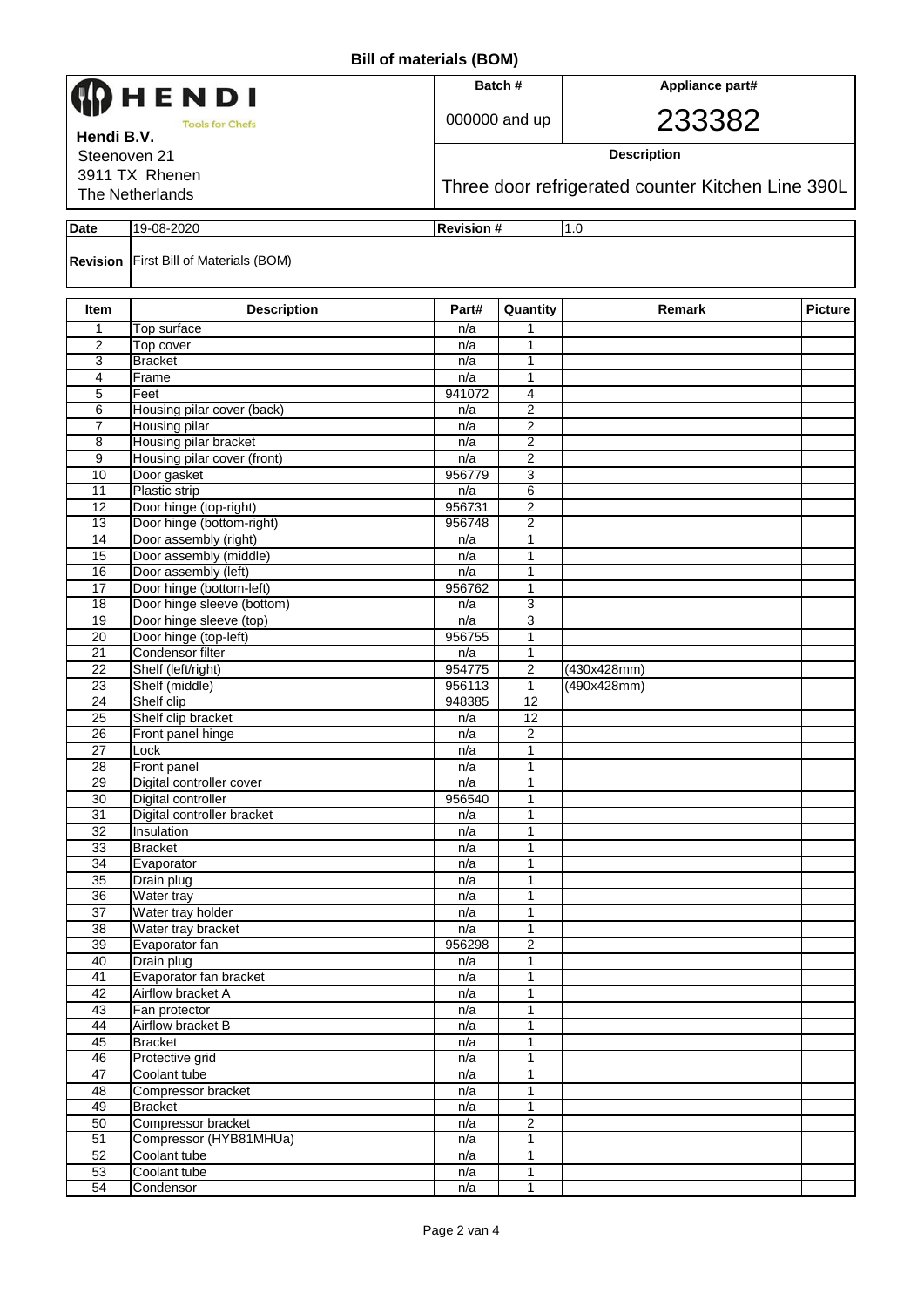| n/a | -> not available       |        |  | -> not sold separately<br>nss |  |  |
|-----|------------------------|--------|--|-------------------------------|--|--|
|     |                        |        |  |                               |  |  |
|     |                        |        |  |                               |  |  |
| 64  | <b>Bracket</b>         | n/a    |  |                               |  |  |
| 63  | Drain pipe             | n/a    |  |                               |  |  |
| 62  | Cooling bracket mount  | n/a    |  |                               |  |  |
| 61  | Dryer filter           | n/a    |  |                               |  |  |
| 60  | Cooling system bracket | n/a    |  |                               |  |  |
| 59  | Housing panel (left)   | n/a    |  |                               |  |  |
| 58  | Fan blade              | n/a    |  |                               |  |  |
| 57  | Condensor fan          | 956274 |  |                               |  |  |
| 56  | Condensor fan bracket  | n/a    |  |                               |  |  |
| 55  | Condensor dust cover   | n/a    |  |                               |  |  |